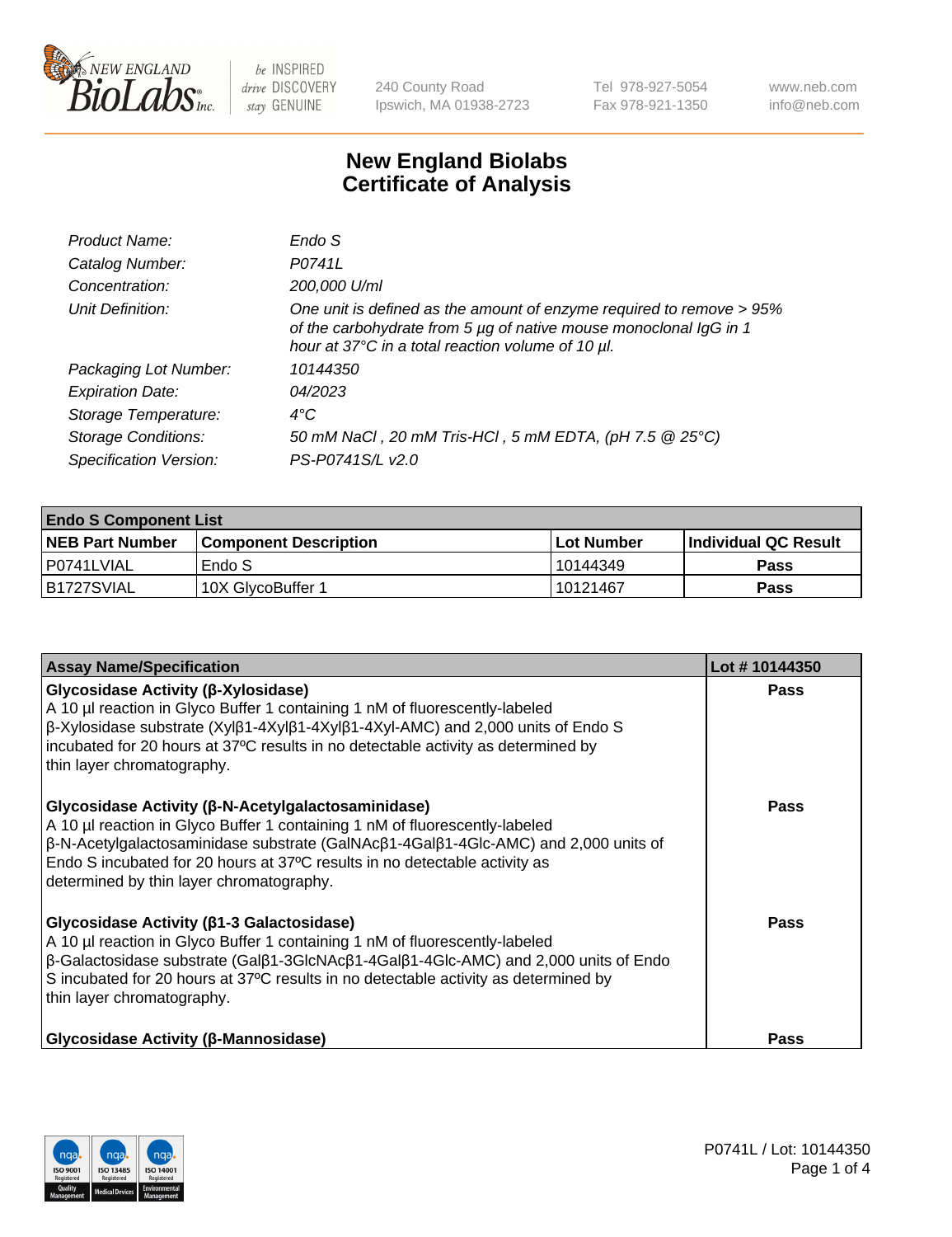

240 County Road Ipswich, MA 01938-2723 Tel 978-927-5054 Fax 978-921-1350 www.neb.com info@neb.com

| <b>Assay Name/Specification</b>                                                                                                                                                                                                                                                                                                                                      | Lot #10144350 |
|----------------------------------------------------------------------------------------------------------------------------------------------------------------------------------------------------------------------------------------------------------------------------------------------------------------------------------------------------------------------|---------------|
| A 10 µl reaction in Glyco Buffer 1 containing 1 nM of fluorescently-labeled<br>$\beta$ -Mannosidase substrate (Man $\beta$ 1-4Man $\beta$ 1-4Man-AMC) and 2,000 units of Endo S incubated<br>for 20 hours at 37°C results in no detectable activity as determined by thin layer<br>chromatography.                                                                   |               |
| Glycosidase Activity (β1-4 Galactosidase)<br>A 10 µl reaction in Glyco Buffer 1 containing 1 nM of fluorescently-labeled<br>$\beta$ -Galactosidase substrate (Gal $\beta$ 1-4GlcNAc $\beta$ 1-3Gal $\beta$ 1-4Glc -AMC) and 2,000 units of Endo<br>S incubated for 20 hours at 37°C results in no detectable activity as determined by<br>thin layer chromatography. | Pass          |
| Glycosidase Activity (α1-3 Mannosidase)<br>A 10 µl reaction in Glyco Buffer 1 containing 1 nM of fluorescently-labeled<br>α-Mannosidase substrate (Manα1-3Manβ1-4GlcNAc-AMC) and 2,000 units of Endo S<br>incubated for 20 hours at 37°C results in no detectable activity as determined by<br>thin layer chromatography.                                            | Pass          |
| Glycosidase Activity (α1-6 Mannosidase)<br>A 10 µl reaction in Glyco Buffer 1 containing 1 nM of fluorescently-labeled<br>α-Mannosidase substrate (Μanα1-6Μanα1-6(Μanα1-3)Man-AMC) and 2,000 units of Endo S<br>incubated for 20 hours at 37°C results in no detectable activity as determined by<br>thin layer chromatography.                                      | Pass          |
| Glycosidase Activity (α1-6 Galactosidase)<br>A 10 µl reaction in Glyco Buffer 1 containing 1 nM of fluorescently-labeled<br>α-Galactosidase substrate (Galα1-6Galα1-6Glcα1-2Fru-AMC) and 2,000 units of Endo S<br>incubated for 20 hours at 37°C results in no detectable activity as determined by<br>thin layer chromatography.                                    | <b>Pass</b>   |
| Glycosidase Activity (α-Glucosidase)<br>A 10 µl reaction in Glyco Buffer 1 containing 1 nM of fluorescently-labeled<br>α-Glucosidase substrate (Glcα1-6Glcα1-4Glc-AMC) and 2,000 units of Endo S incubated<br>for 20 hours at 37°C results in no detectable activity as determined by thin layer<br>chromatography.                                                  | <b>Pass</b>   |
| Glycosidase Activity (α-Neuraminidase)<br>A 10 µl reaction in Glyco Buffer 1 containing 1 nM of fluorescently-labeled<br>α-Neuraminidase substrate (Neu5Acα2-3Galβ1-3GlcNAcβ1-3Galβ1-4Glc-AMC) and 2,000<br>units of Endo S incubated for 20 hours at 37°C results in no detectable activity as<br>determined by thin layer chromatography.                          | Pass          |
| Glycosidase Activity (α-N-Acetylgalactosaminidase)<br>A 10 µl reaction in Glyco Buffer 1 containing 1 nM of fluorescently-labeled                                                                                                                                                                                                                                    | <b>Pass</b>   |

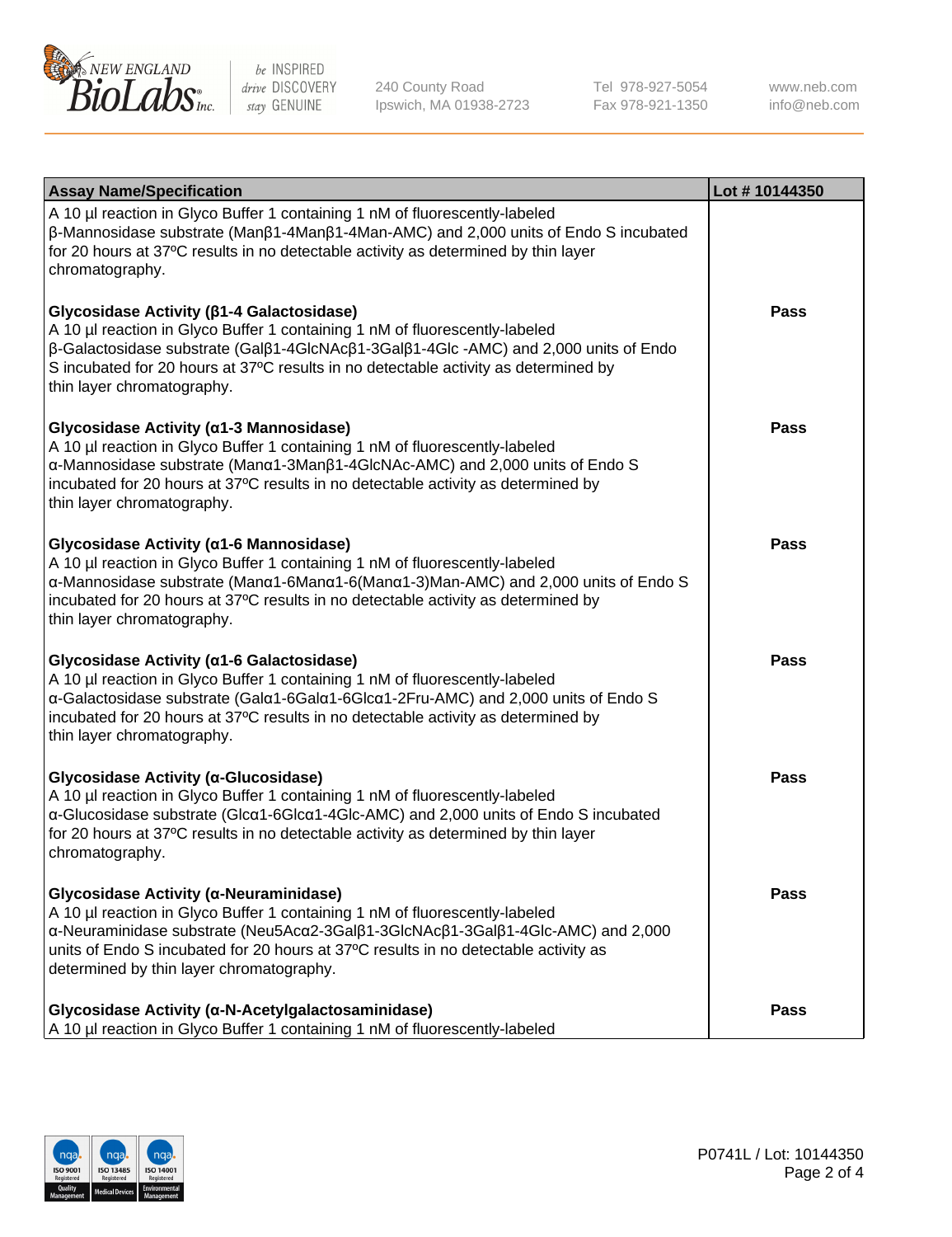

240 County Road Ipswich, MA 01938-2723 Tel 978-927-5054 Fax 978-921-1350

www.neb.com info@neb.com

| <b>Assay Name/Specification</b>                                                                                                                                                                                                                                                                                                                                              | Lot #10144350 |
|------------------------------------------------------------------------------------------------------------------------------------------------------------------------------------------------------------------------------------------------------------------------------------------------------------------------------------------------------------------------------|---------------|
| α-N-Acetylgalactosaminidase substrate (GalNAcα1-3(Fucα1-2)Galβ1-4Glc-AMC) and 2,000<br>units of Endo S incubated for 20 hours at 37°C results in no detectable activity as<br>determined by thin layer chromatography.                                                                                                                                                       |               |
| Glycosidase Activity (a1-3 Galactosidase)<br>A 10 µl reaction in Glyco Buffer 1 containing 1 nM of fluorescently-labeled<br>a-Galactosidase substrate (Gala1-3Galß1-4GlcNAc-AMC) and 2,000 units of Endo S<br>incubated for 20 hours at 37°C results in no detectable activity as determined by<br>thin layer chromatography.                                                | <b>Pass</b>   |
| Glycosidase Activity (α1-3 Fucosidase)<br>A 10 µl reaction in Glyco Buffer 1 containing 1 nM of fluorescently-labeled<br>α-Fucosidase substrate (Fucα1-3Galβ1-4GlcNAcβ1-3Galβ1-4Glc-AMC) and 2,000 units of<br>Endo S incubated for 20 hours at 37°C results in no detectable activity as<br>determined by thin layer chromatography.                                        | <b>Pass</b>   |
| Glycosidase Activity (α1-2 Fucosidase)<br>A 10 µl reaction in Glyco Buffer 1 containing 1 nM of fluorescently-labeled<br>α-Fucosidase substrate (Fucα1-2Galβ1-4Glc-AMC) and 2,000 units of Endo S incubated<br>for 20 hours at 37°C results in no detectable activity as determined by thin layer<br>chromatography.                                                         | <b>Pass</b>   |
| <b>Protein Purity Assay (SDS-PAGE)</b><br>Endo S is ≥ 95% pure as determined by SDS-PAGE analysis using Coomassie Blue<br>detection.                                                                                                                                                                                                                                         | <b>Pass</b>   |
| <b>Protease Activity (SDS-PAGE)</b><br>A 20 µl reaction in 1X Glyco Buffer 1 containing 24 µg of a standard mixture of<br>proteins and a minimum of 2,000 units of Endo S incubated for 20 hours at 37°C,<br>results in no detectable degradation of the protein mixture as determined by<br>SDS-PAGE with Coomassie Blue detection.                                         | <b>Pass</b>   |
| <b>Functional Test (Magnetic Beads, Enzyme Removal)</b><br>Magnetic chitin beads (50 µl) were equilibrated and incubated with 2,000 units of<br>Endo S in 300 µl of 50mM ammonium formate, pH 4.4. The beads were pelleted using a<br>magnetic separation rack. No Endo S was detected in the supernatant as determined by<br>activity assay and mass spectrometry analysis. | Pass          |
| Glycosidase Activity (Endo F1, F2, H)<br>A 10 µl reaction in Glyco Buffer 1 containing 1 nM of fluorescently-labeled Endo F1,<br>F2, H substrate (Dansylated invertase high mannose) and 2,000 units of Endo S<br>incubated for 20 hours at 37°C results in no detectable activity as determined by<br>thin layer chromatography.                                            | Pass          |